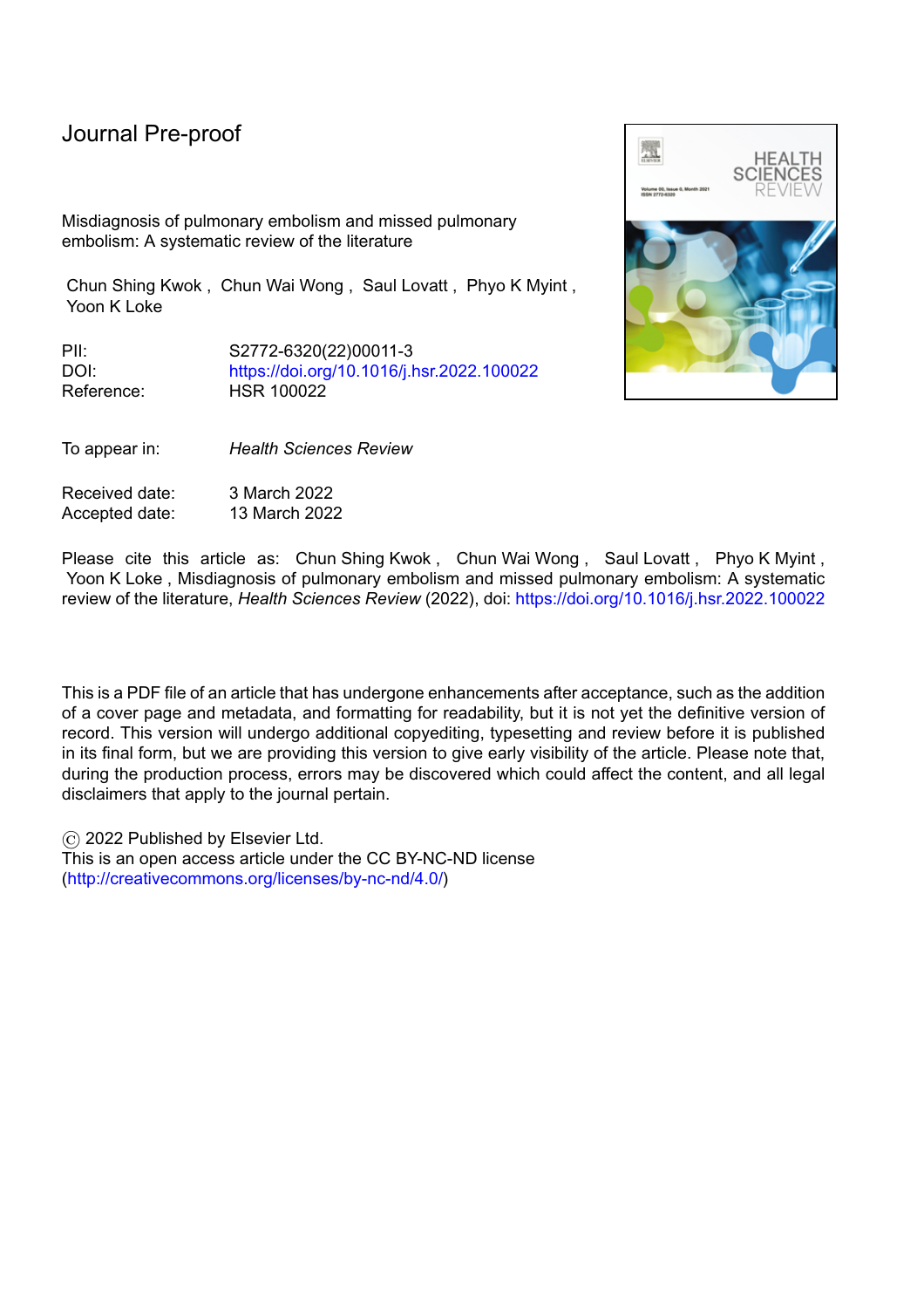## **Misdiagnosis of pulmonary embolism and missed pulmonary embolism: A systematic**

l

### **review of the literature**

Chun Shing Kwok MBBS PhD MSc BSc,<sup>1</sup> Chun Wai Wong MBChB,<sup>1</sup> Saul Lovatt,<sup>1</sup> Phyo K

Myint MD, $^{2,3}$  Yoon K Loke MD<sup>4</sup>

### **Affiliations**

1. Department of Cardiology, Royal Stoke University Hospital, Stoke-on-Trent, UK

2. Ageing Clinical & Experimental Research Team, Institute of Applied Health Sciences,

University of Aberdeen, Aberdeen, UK

3. Aberdeen Cardiovascular and Diabetes Centre, Institute of Medical Sciences, University of

Aberdeen, Aberdeen, UK

4. University of East Anglia, Norwich, UK

## **Corresponding author**

Chun Shing Kwok

Department of Cardiology, Royal Stoke University Hospital, Newcastle Rd, Stoke-on-Trent,

UK, ST4 6QC

Email: shingkwok@doctors.org.uk

Tel: +44 1782 671654 Fax: +44 1782 674467

**List of Supports/Grants Information:** None.

**Acknowledgement:** None.

**Conflicts of interest disclosures:** The authors have no conflicts of interest to declare.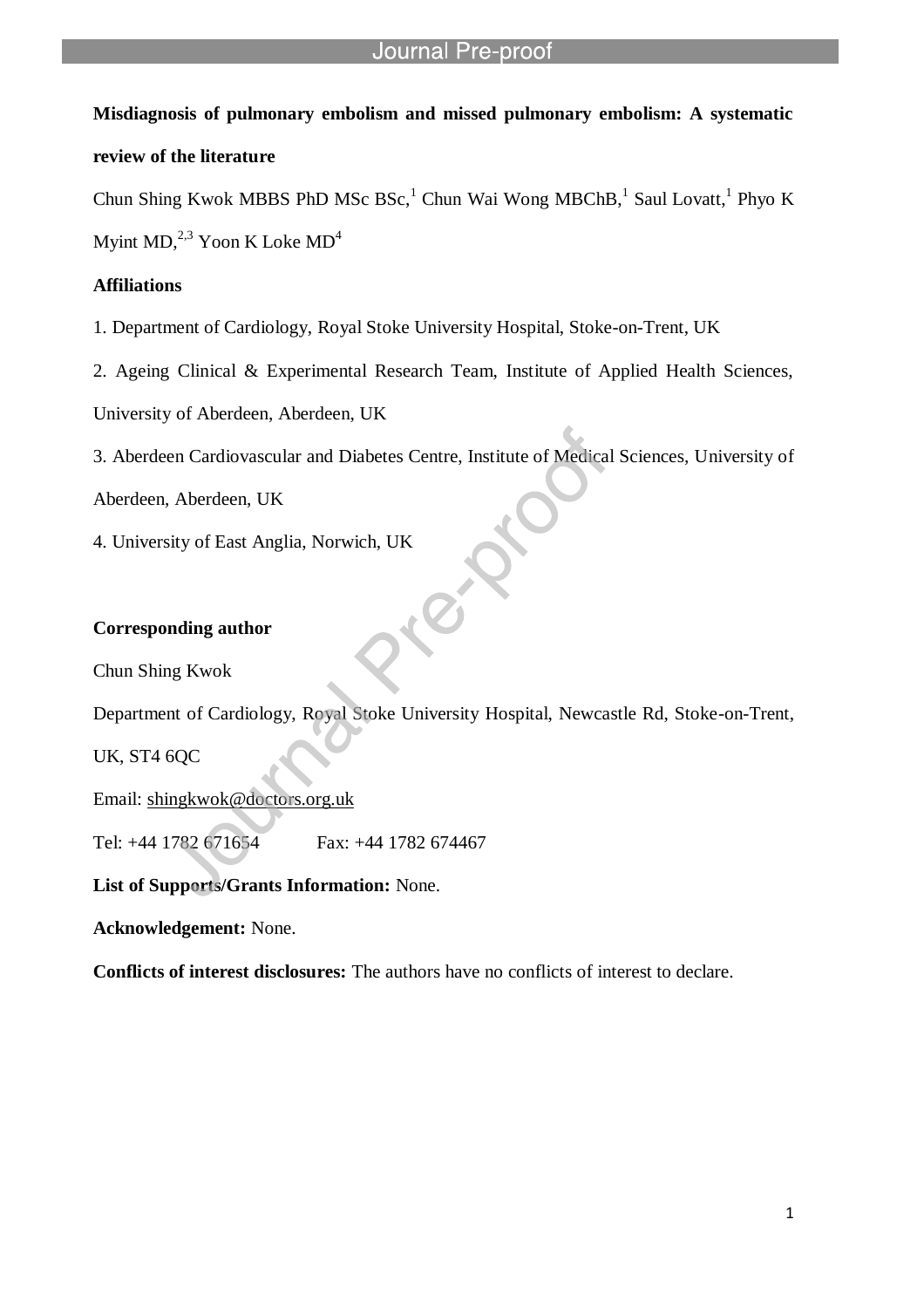l

#### **Abstract**

Pulmonary embolism (PE) is a common and life-threatening condition. Misdiagnosis of PE is not uncommon as symptoms can overlap with other diagnoses and could cause potential harm. We conducted a systematic review to estimate rates of misdiagnosis and factors may be associated with misdiagnosis of PE. We searched MEDLINE and EMBASE for studies that evaluated the misdiagnosis of PE. The rate of misdiagnosis was pooled and results were narratively synthesized. A total of 18 studies were included which included 2,053 patients with a diagnosis of PE. Two different definitions were used for misdiagnosis of PE. The first refers to an initial diagnosis that is not PE and the patient is found to have PE. The second definition refers to patients who do not have a diagnosis of PE while they were alive and PE was subsequently found on autopsy. The pooled results across the studies suggest that in ED settings 27.5% of patients with PE are misdiagnosed initially and half of all patients in inpatient settings are misdiagnosed (53.6%). Among patients that die in intensive care who undergo autopsy 37.9% were found to have PE that was missed. The commonly diagnosed conditions instead of PE were respiratory infection, heart failure and acute coronary syndrome (ACS). Misdiagnosis in patients with an eventual diagnosis of PE is common. Clinicians should consider PE as differential diagnosis in patients who are initially suspected to have chest infection, heart failure or ACS who have negative diagnostic tests or poor response to treatment.

**Keywords:** pulmonary embolism; diagnosis; misdiagnosis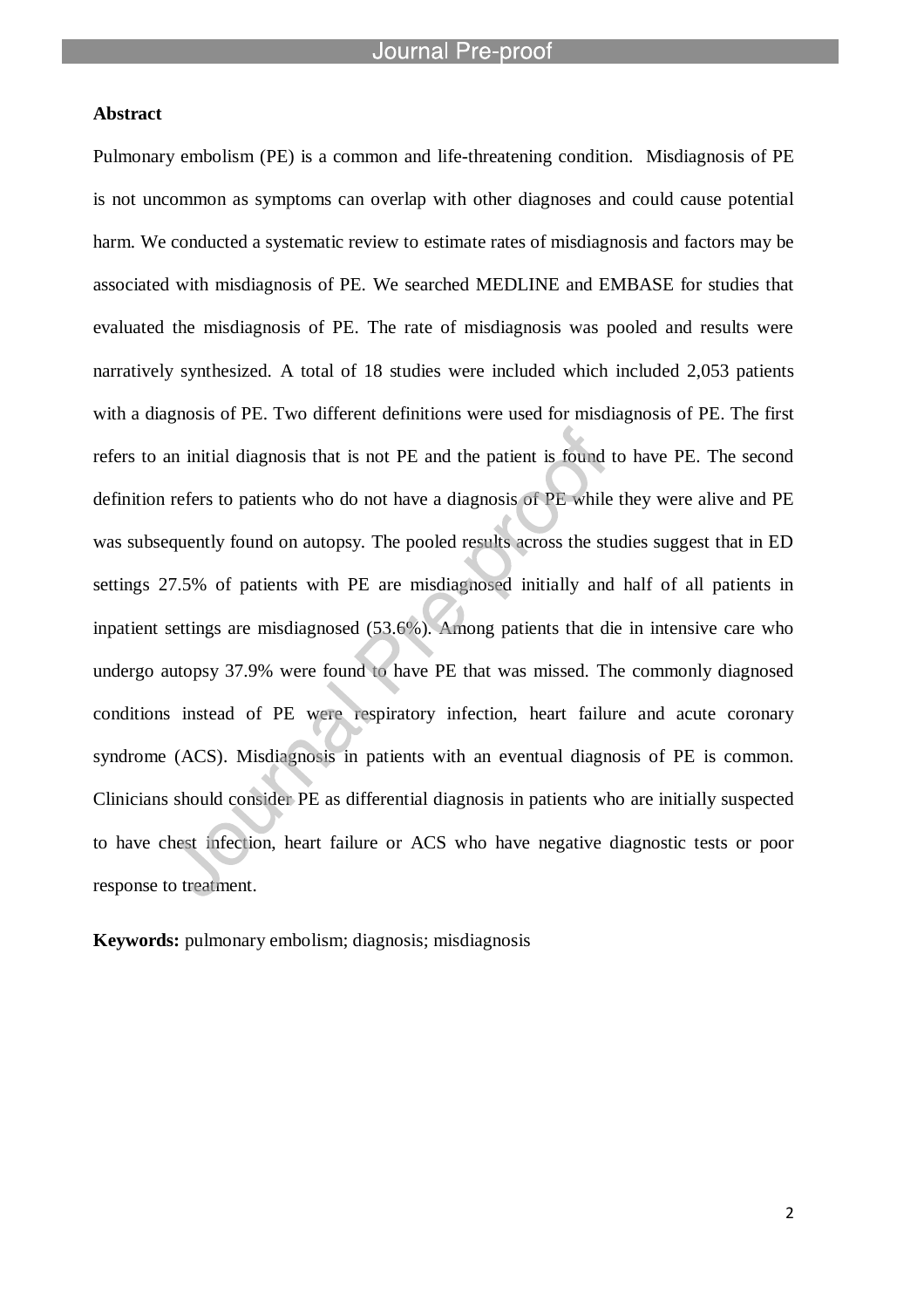l

### **Introduction**

Misdiagnosis can occur in everyday clinical practice and when an incorrect diagnosis is made, patients may receive suboptimal care.<sup>1</sup> Misdiagnosis has been reported for conditions such as acute myocardial infarction,<sup>1</sup> heart failure<sup>2</sup> and aortic dissection.<sup>3</sup> In the context of PE, a systematic review of harmful diagnostic errors in hospitalized adults suggests that PE is the second most frequently delayed or missed diagnoses.<sup>4</sup> Several studies have been conducted that evaluate misdiagnosis of PE in the emergency department settings<sup>5,6</sup> and inpatient settings<sup>7-9</sup> but there is no consistent definition for misdiagnosis of PE. In addition, there are studies which consider missed diagnosis of PE that were found on autopsy among patients that die after admissions to intensive care units and reported rates vary between 15.6-84.9%.<sup>10-12</sup>

The only review on this topic took place more than 10 years ago and only included studies that took place in China and were published in Chinese-language journals.<sup>13</sup> In view of the importance of understanding misdiagnosis of PE and missed PE, we conducted a systematic review of the literature to understand how misdiagnosis is defined, how common it occurs, what factors are associated with misdiagnosis and what conditions are diagnosed when patients actually had PE.

### **Methods**

This review was reported in accordance to the recommendations of the MOOSE checklist. 14

#### *Study inclusion criteria*

We selected studies that evaluated the misdiagnosis of PE and missed diagnosis of PE. Those included had to report one or more of the following: i) the number of misdiagnoses of PE cases within a group of patients with a diagnosis of PE, ii) the number of missed PE diagnosis within a population, iii) factors that are associated with misdiagnosis of PE or iv)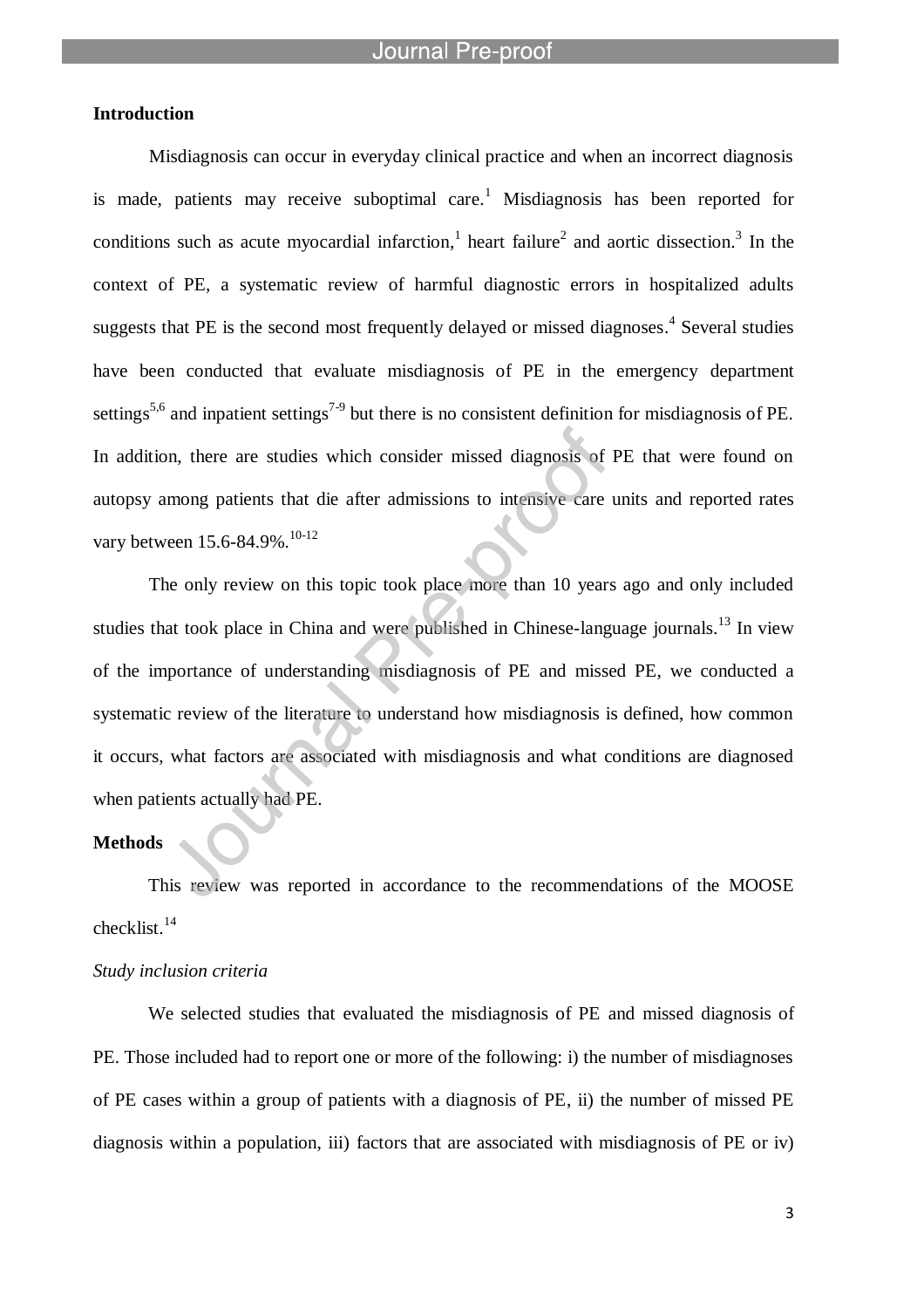l

the diagnoses of conditions that were incorrect when a patient had a diagnosis of PE. There was no restriction on the definition of misdiagnosis of PE, and in fact it was one of the aims to determine how it was defined in the literature. We aimed to look for studies where PE was subsequently picked up in patients who were initially admitted and treated for another conditions. Outcomes included the rates of misdiagnosis and factors associated with the misdiagnosis. There was no restriction based on study design, or language of the report but original data had to be presented and we excluded individual case reports.

#### *Search strategy*

We searched MEDLINE and EMBASE using OVID with no date or language restriction in 5 January 2022. The exact search terms were: (missed pulmonary embolism) OR (missed pulmonary embolus) OR (missed diagnos\* adj3 pulmonary embolism) OR (missed diagnos\* adj3 pulmonary embolus) OR (unrecogni\* adj1 pulmonary embolism) OR (unrecogni\* adj1 pulmonary embolus) OR (misdiagnosis and pulmonary embolism) OR (misdiagnosis and pulmonary embolus) OR (missed diagnosis and pulmonary embolism) OR (missed diagnosis and pulmonary embolus). The search terms used in the current study are based open the terms used for a previous systematic review on the topic of misdiagnosis of acute myocardial infarction.<sup>1</sup> We reviewed the bibliography of relevant studies and reviews for additional studies that met the inclusion criteria.

#### *Study selection and data extraction*

Two reviewers (CSK and SL) screened all titles and abstracts retrieved from the search for studies that met the inclusion criteria. The studies that potentially met the inclusion criteria were reviewed and the final decision to include or exclude studies was made by consensus. The data extraction was carried out by CWW and SL and independently checked by CSK. Data collected were study design, country of study origin, year, sample size, mean

4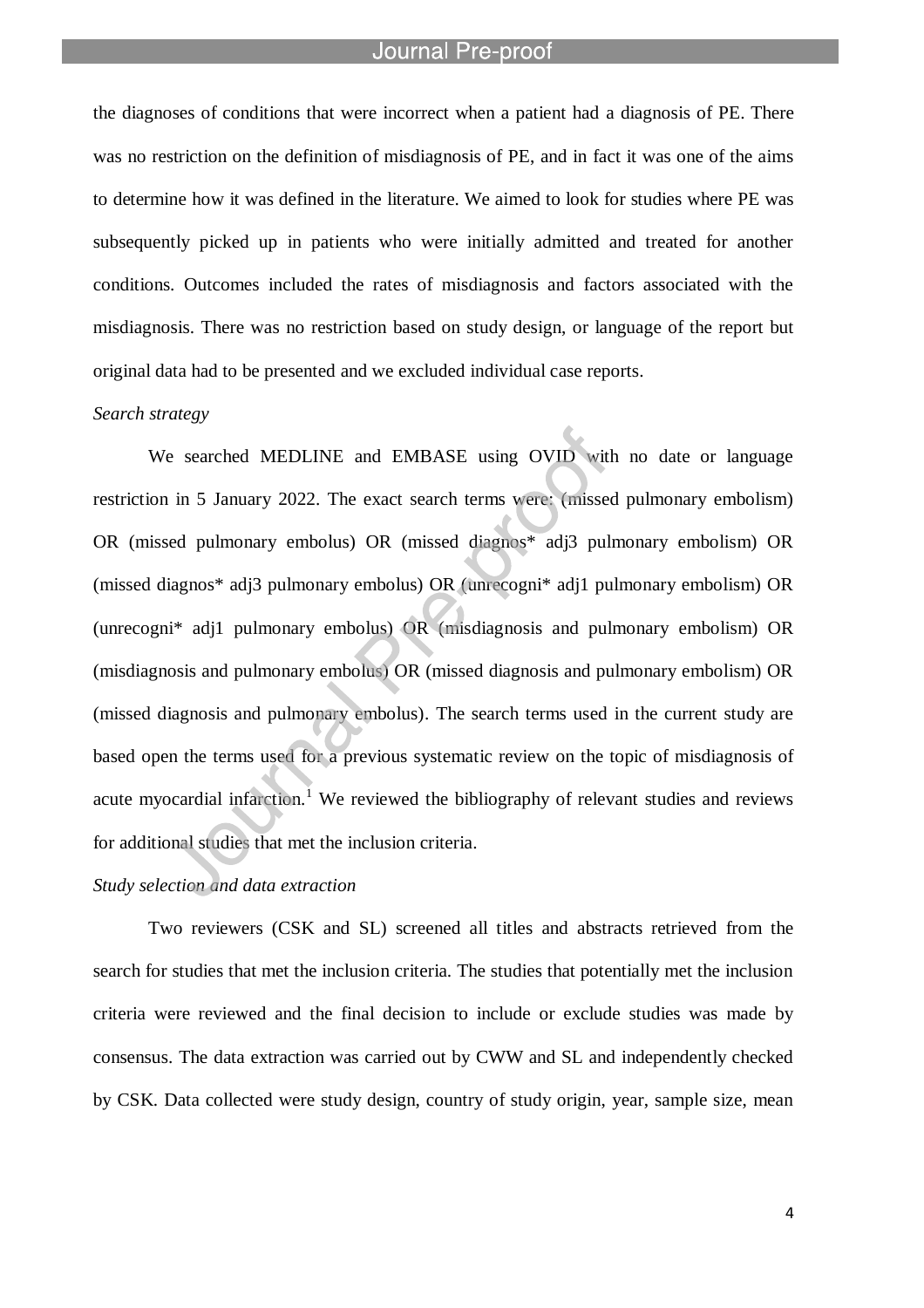age, % male, inclusion criteria, definition of missed PE, rate of missed PE, patient outcomes, initial diagnosis of misdiagnosis and factors associated with misdiagnosis.

l

### *Risk of bias assessment*

Methodological quality assessment of the included studies was conducted with consideration of the following based on our pervious study: i) study design, ii) reliability of ascertainment of PE, iii) loss to follow up or missing data, iv) generalizability to a general PE cohort. For the definition of PE, studies were considered high quality if they evaluated the participants using imaging of the aorta to confirm the diagnosis of all patients. This was carried out by two reviewers (CWW and SL), and checked independently by another reviewer (CSK).

#### *Data analysis*

Data was extracted into pre-designed and piloted tables. Considerable heterogeneity in the study methodology meant that we could not perform meta-analysis and thus the study findings were narratively synthesized. In order to pool the rates across studies, the total number of patients with misdiagnoses of PE were added together across individual studies and this was divided by the total number of patients across the individual studies to determine a percent misdiagnosis across studies.

#### *Description of included studies*

A total of 18 studies were included.<sup>5-12,15-24</sup> The process of study selection is shown in Supplementary Figure 1. All studies were retrospective in design aside from a prospective study of patients who died in intensive care who underwent autopsy for cause of death.<sup>18</sup> These studies took place in Spain, Italy, Belgium, France, Turkey, China, Korea and the United States. There were a total of 1533 patients with a diagnosis of PE and the number of patients ranged from 13 to 375. Five studies did not report the mean age and proportion of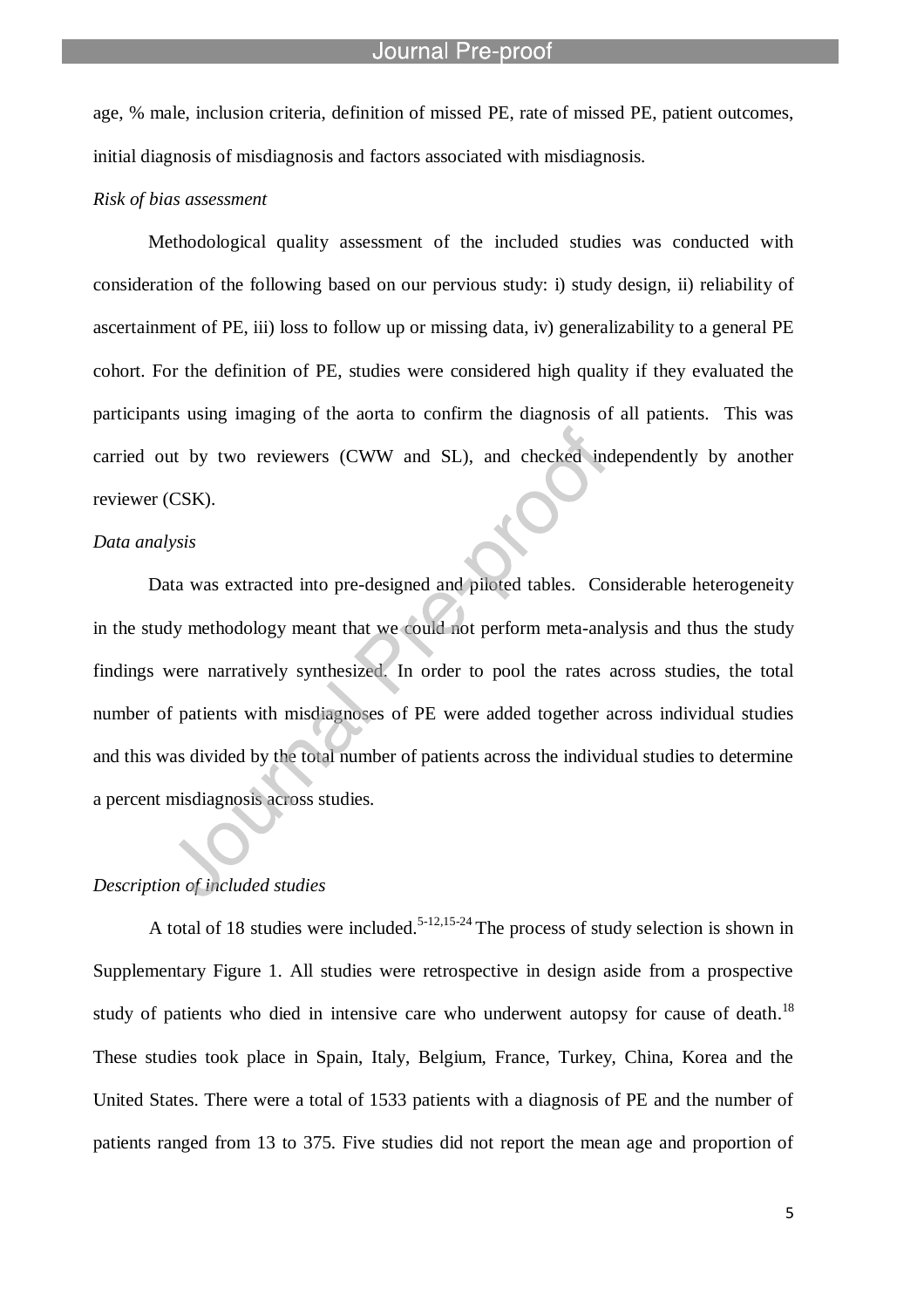male patients among the patients who had PE. Three studies evaluated patients who died in intensive care for missed PE from autopsy evaluation.<sup>10-12</sup>

#### *Quality assessment in included studies*

l

Supplementary Table 1 shows the quality assessment of the included studies. The diagnosis of PE was classified as reliable in most studies aside from the study by Liang et al where clinical assessment was part of the basis for PE diagnosis<sup>9</sup> and the study by Patel et al which was publish in 1994 which used echocardiography to identify thromboemboli in the main pulmonary artery.<sup>21</sup> There was no consistent definition for misdiagnosis of PE and most of the studies did not report missing data. The study populations were generalizable to hospitalized adults in 10 studies and 3 studies took place in intensive care settings,  $10-12$  4 studies took place more than 20 years ago<sup>22-24</sup> and one study only included submassive PE.<sup>7</sup>

### *Rate of misdiagnosis on missed pulmonary embolism*

Table 2 shows the variable definitions of misdiagnosis of PE and missed PE together with the rate of misdiagnosis of PE in emergency department and inpatient settings and missed PE among patients that die in intensive care. Two different definitions were used for misdiagnosis of PE. The first refers to an initial diagnosis that is not PE and the patient is found to have PE. The second definition refers to patients who do not have a diagnosis of PE while they were alive and PE was subsequently found on autopsy. For patients, the study by Ray et al, suggests that a final diagnosis of PE was associated with an adjusted odds of 9.27 95% CI 4.72-18.22, p<0.001 for misdiagnosis.<sup>6</sup> In inpatient settings, missed PE on abdominal CT was observed in 81.8% of patients who later had PE on chest CT scan.<sup>18</sup> The pooled results across the studies suggest that in ED settings 27.5% of patients with PE are misdiagnosed initially and half of all patients in inpatient settings are misdiagnosed (53.6%)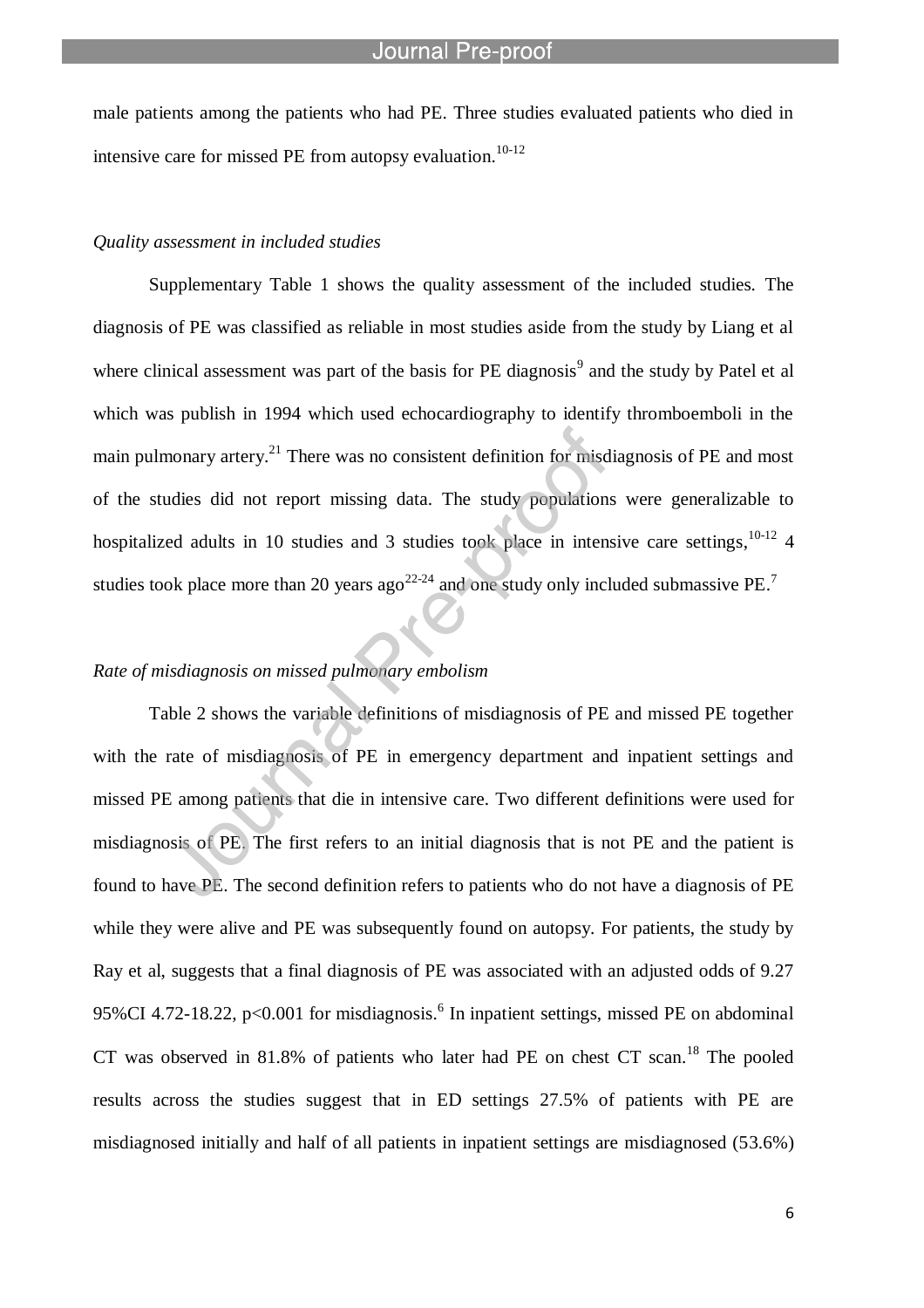(Figure 1). Among patients that die in intensive care who undergo autopsy 37.9% were found to have PE that was missed.

#### *Misdiagnosed conditions instead of pulmonary embolism*

l

Table 3 shows the conditions which were incorrectly diagnosed when the underlying problem was PE. The most common diagnoses were pneumonia, bronchitis, exacerbation of chronic obstructive pulmonary disease (COPD), heart failure and acute coronary syndrome. Out of all the misdiagnosed conditions the proportion with a wrong diagnosis of pneumonia, bronchitis or exacerbation of COPD represented 37.4% while those wrongly diagnosed with heart failure and coronary artery disease or acute coronary syndrome were 18.2% and 12.4%, respectively.

### *Other pertinent findings related to delay and misdiagnosis of pulmonary embolism*

There was delay from symptom onset to diagnosis of 2.5 days for patients with correct initial diagnosis compared to 10 days for patients with incorrect initial diagnosis.<sup>6</sup> The delay can also be significant as 50% have delay longer than 6 days while 10% have delays more than 21 days. Initial wrong diagnosis was associated with higher age, more days of delay up to diagnosis of pulmonary embolism and lower Wells score.<sup>6</sup> Ilvan et al reported a difference time to diagnosis of 20 days compared to 8 days for patients with misdiagnosis and correct diagnosis, respectively.<sup>5</sup> In their cohort of 100 patients, 17 patients received thrombolysis and 4 were misdiagnosed with PE. Kayhan et al found that the mean time in patient delays occurred by late presentation of the patients which was 7 days while diagnostic delay caused by initial misdiagnosis of the health care provider was 0.5 days.<sup>8</sup> There was increased odds of delay for current smokers and reduced odds of delay if embolism was detected on CT pulmonary angiogram. Lim et al reported that the average delay to treatment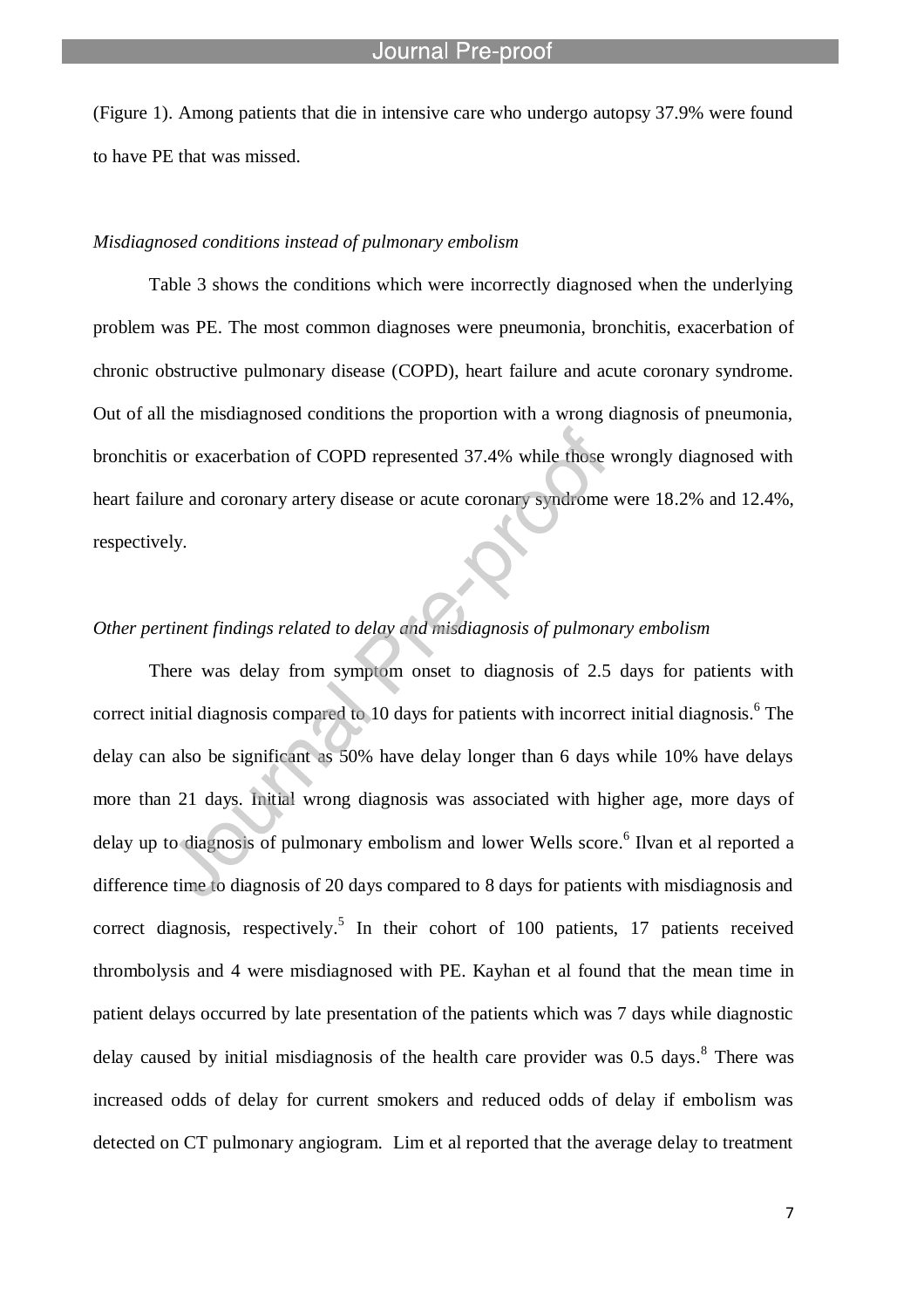l

for patients with missed PE was 5 days.<sup>18</sup> Liu et al evaluated a group of patients initially suspected to have acute coronary syndrome which was later found to be PE and found that one patient out of 22 died from respiratory failure.<sup>20</sup> Ray et al found that the diagnostic accuracy for emergency physicians for PE was 78% and over one in five patients (22.2%) had inappropriate initial treatment. 6

#### **Discussion**

This review has several key findings. First, misdiagnosis of PE is frequent and dependent on the setting where the evaluation take place affecting over one in four patients with PE in emergency departments and half of all patients in inpatient settings. Among patients that die in intensive care who undergo autopsy more than a third have PE that was missed. Second, the major conditions which were incorrectly diagnosed in patients with PE were chest infection (pneumonia, bronchitis, exacerbation of COPD), heart failure and acute coronary syndrome and these accounted for 37.4%, 18.2% and 12.4%, respectively. Third, the delay to diagnosis varied from 5 to 14 days for patients with correct compared to incorrect initial diagnosis and another study suggests that 10% of patients have more than 21 days delay to diagnosis. Fourth, one study suggests that smokers are at three-fold increase in odds of misdiagnosis of PE compared to patients who are non-smokers. Finally, the implications of misdiagnosis can be significant as one study suggests that over one in five patients had inappropriate initial treatment.

Our results suggest that the misdiagnosis of PE is common but how it impacts patient care requires more studies. The heterogeneous presentation and prognosis of patients with PE presents a problem in terms of urgency of treatment as patients may be relatively well with few symptoms while other patients may be hemodynamically unstable requiring emergency life-saving therapy. It is possible that those who are clinically stable and are misdiagnosed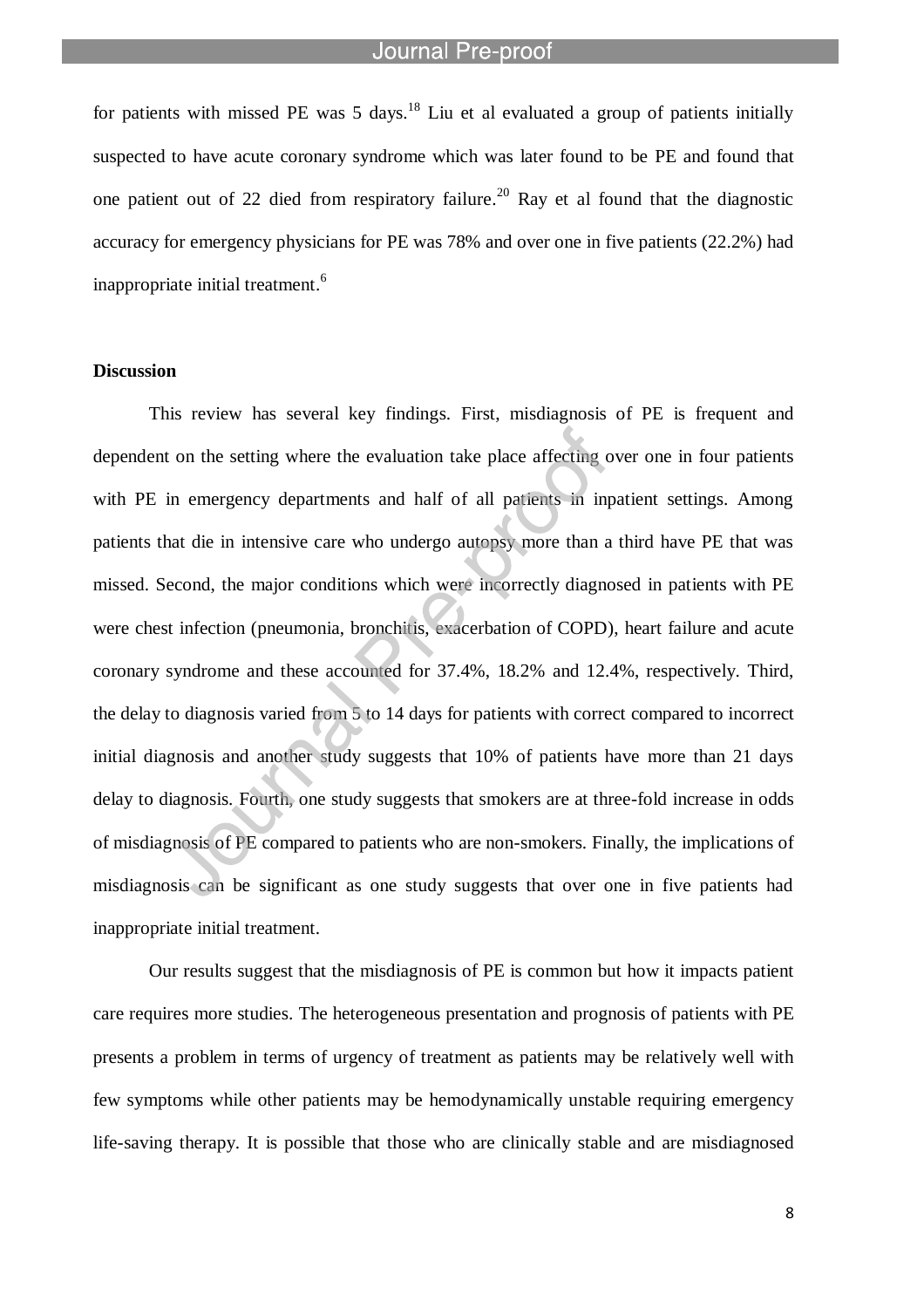l

initially, may deteriorate to the extent that reassessment will lead to an eventual diagnosis of PE. The case may be different for patients who are unstable such as those in cardiorespiratory failure or cardiogenic shock where identification of PE and emergency treatment may advert cardiac arrest or multiorgan failure. Therefore, it may be worth considering whether the misdiagnosis of PE resulted in any adverse outcome to patients because if there was no difference in outcome it may be less important. This raises the issues of missed opportunities which refer to incidents where different actions by those involved could result in more desirable outcomes. <sup>25</sup> If earlier identification of PE and treatment could have improved patient outcomes then this would have been a missed opportunity otherwise the misdiagnosis less clinically significant. It is evident that the clinical implications can be significant as the studies of patients that die in intensive care demonstrate that failure identify the major cause of death occurs. Real-world practices are complex as patients may be triaged to care in settings with different levels of monitoring. Even if PE was not diagnosed but patient was deemed to be low-risk they could be transferred to a setting which has less frequent monitoring and clinical deterioration due to PE may occur without prompt identification.

Another important consideration is what can be done to reduce misdiagnosis of PE. The use of D-dimer is not sufficient specific so it does not prove to be a very helpful test because a raised D-dimer can be due to many conditions. Also, it can take some time for clinicians to arrange a CT pulmonary angiogram or ventilation perfusion scans. The role of echocardiography may be useful in identifying patients who may have underlying pulmonary embolism and this investigation has been shown to impact mortality.<sup>26</sup> In addition to considering possible testing, the concept of misdiagnosis calls upon review of clinical practices. Often the demands on the health service is such that they lack the resources to regularly review the care they deliver. Furthermore, there may be no interest by healthcare professionals and services to identify misdiagnosis as it only potentially raises problems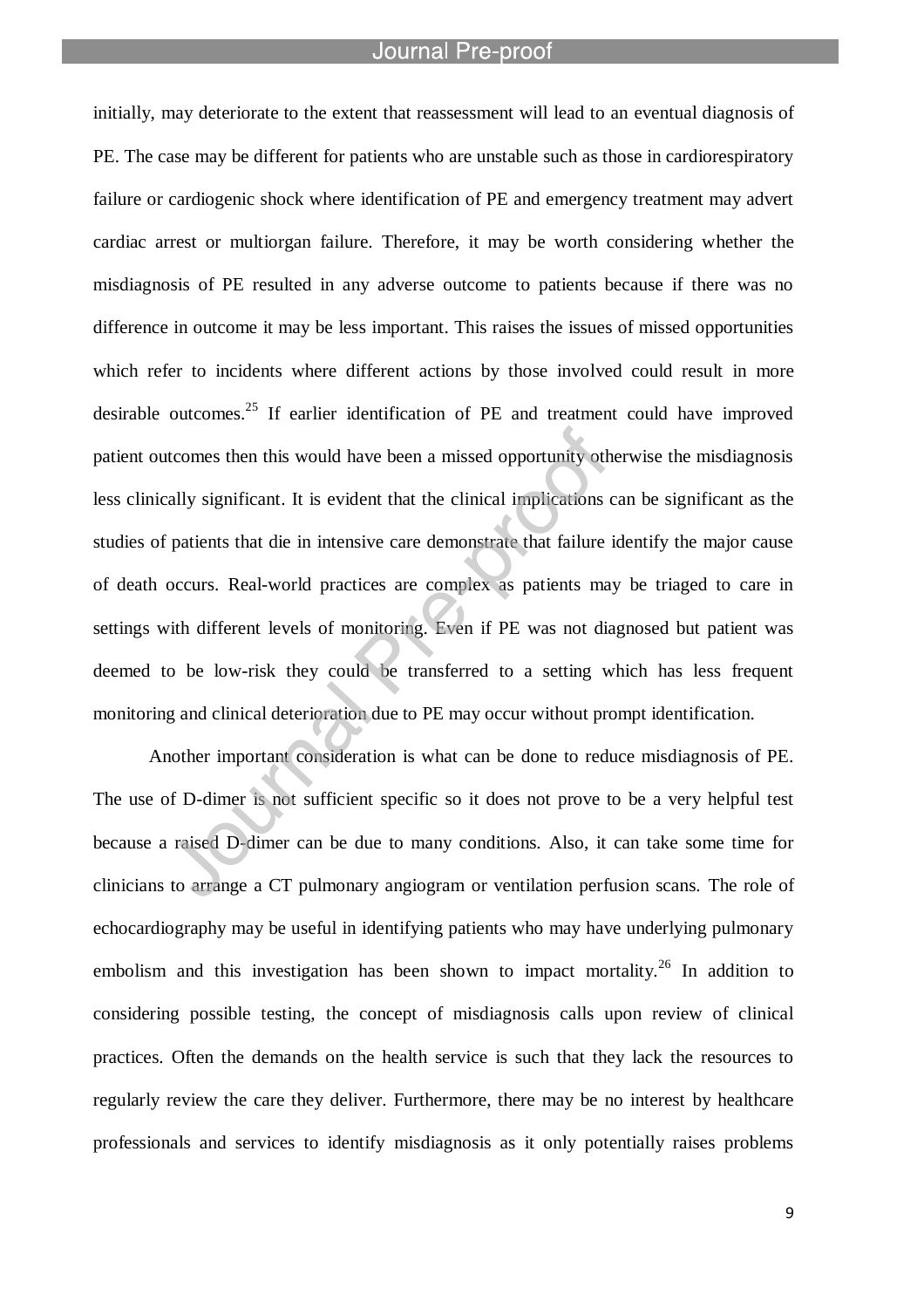l

related to care. It is underreported in the literature because it raises concerns about the competency of clinicians and this can affect the trust between doctors and patients. In cases where patients come to harm because of misdiagnosis there can even be medicolegal action or even formal investigations. Ideally, there should be mechanisms and efforts to consider misdiagnosis in clinical practice which can take place in the form of health service evaluations (e.g. significant event review, morbidity and mortality meetings) and clinical audits. Identification of the problem is key as once it is identified then the rationale for clinical decision making can be reviewed and it can be determined if any intervention is needed such as education of clinicians, pathway development or knowledge exchange could improve outcomes for future patients.

An important consideration regarding misdiagnosis of PE is that there is actually no agreed definition. As identified in the current review, the rate of misdiagnosis depends on the setting where it takes place which could be in the emergency department or inpatients care but also in primary or community care which is not reported in the literature. There may be different levels of expectations for diagnostic accuracy depending on the setting as there is variation in experience of managing PE and availability of testing. PE is not an uncommon diagnosis in patients in the emergency department and hospital settings so it should be expected that most patients with symptoms that could fit with the diagnosis should have testing with D-dimer with or without CT pulmonary angiography. The suspicion of PE based on clinical assessment among primary care clinicians may be different from those who see patients who review patients in hospital. As highlighted in the current study, there can be some overlap of clinical features of PE with other conditions such as chest infection, acute coronary syndrome and heart failure which can results in delays to diagnosis and initial misdiagnosis. There may also be some patients that present atypically or with those with more than one diagnosis. Nevertheless, because PE is treatable and potentially life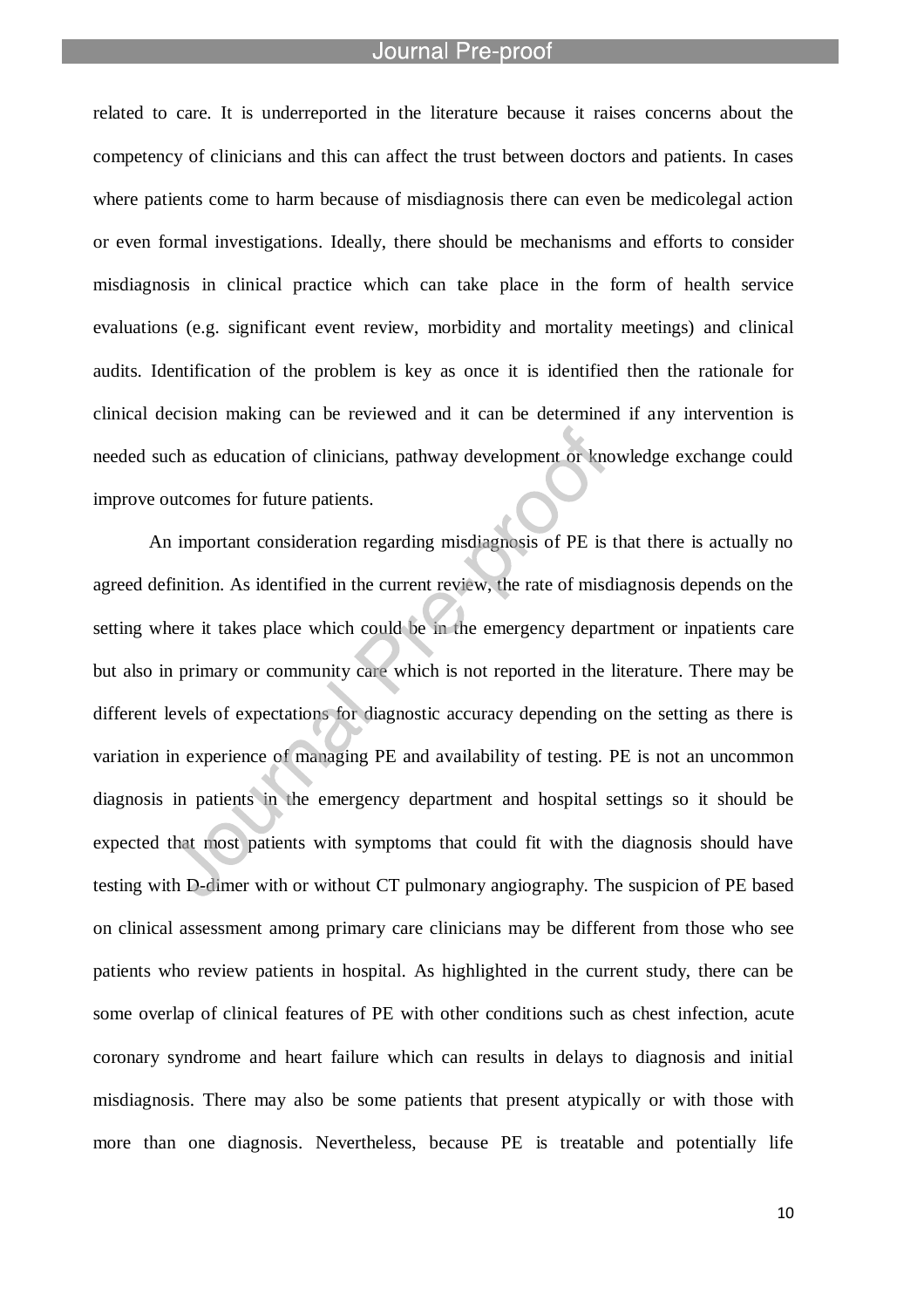threatening it is important that clinicians that assess patients early in their care journey consider this diagnosis.

l

From a healthcare service perspective, misdiagnosis is undesirable as it wastes resources including tests, treatments and prolonged hospital stay which are unnecessary and patients may come to harm from deterioration from incorrect treatment or side effects from therapies that are not needed. Furthermore, from a patient perspective it is a marker of poor quality care. Misdiagnosis is a potential real-world element in the sequence of events in a patient pathway that is unwanted.<sup>27</sup> However, there is an implied expectation that clinicians make the correct diagnosis and sometimes the reality is that patient present atypically so that clinicians do not get the diagnosis correct at first evaluation. This raises the issue of whether there is a problem with patient care when misdiagnosis occurs and what is reasonable delay to diagnosis. In some ways, it depends on the skill of the physicians together with the hospital setting and available resources including protocols to manage patients with certain symptoms such as chest pain. Should clinicians who first review patients make a diagnosis which could potential be wrong or suggest a few potential diagnoses and conditions to exclude? There are advantages in making a firm suspected diagnosis as it may make the referral processes much easier for specialty clinicians to review and potentially take over the care of the patient. However, the disadvantage is that if the clinicians gets the diagnosis wrong then there may be delay and a missed opportunity for earlier diagnosis and treatment.

Future work needs to be conducted to better define and understand misdiagnosis of PE. In the current review, we identified two different broad definitions that were commonly used for misdiagnosis of PE. The first definition refers to an initial diagnosis that is not PE and the patient is found to have PE. The second definition refers to patients who do not have a diagnosis of PE while they were alive and PE was subsequently found on autopsy after the patient was deceased. The challenge related to an initial diagnosis that may be subsequently

11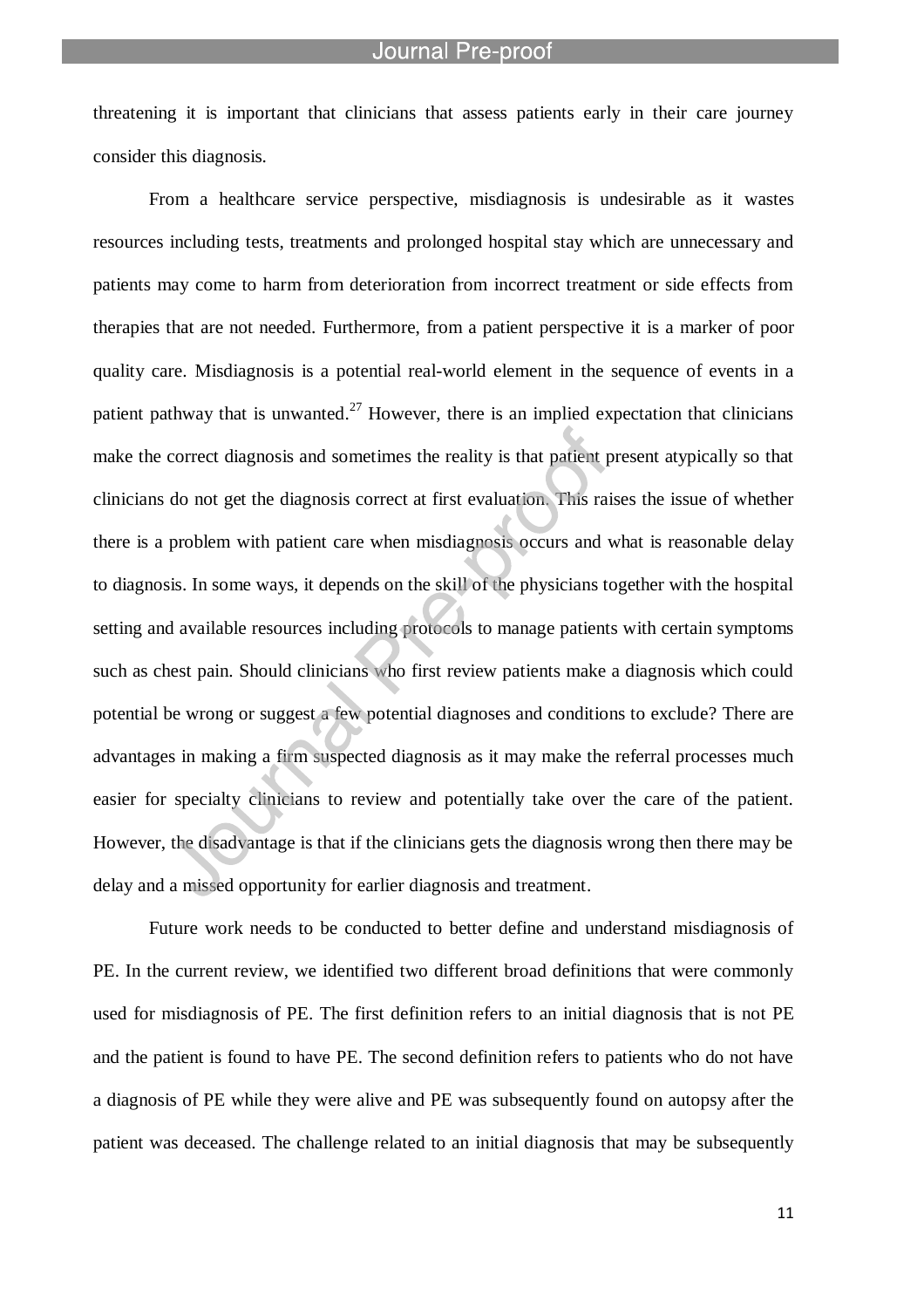l

revised is the fact that the patient may be reviewed by different professionals who have different experience and access to investigations. For example, a family doctor or general practitioner will have less experience of evaluating patients with PE compared to an emergency department doctor. Therefore, it is important in the definition for future studies to define where the study took place where it was in the context of a patient in the community or in hospital.

This review has some limitations. First, few studies evaluate outcomes for patients that are misdiagnosed compared to those that are correctly diagnosed. Second, the studies are observational, small in sample size (up to 425 patients) and retrospective in design which makes them potentially prone to confounding and biases (particularly selection biases in retrospective studies). Third, there are limited studies from primary care settings and several studies are out-of-date with contemporary practice. Fourth, there are limited studies which evaluate patient factors which may be associated with PE and studies which attempt to explain why the misdiagnosis occurred.

In conclusion, misdiagnosis of PE is common affecting between one in two to five patients depending on the setting. In particular, patients who are diagnosed with pneumonia, bronchitis, exacerbation of COPD, heart failure or acute coronary syndrome who have negative diagnostic tests or do not respond to treatments should be evaluated for the alternative diagnosis of PE. Misdiagnosis of PE has significant impact as it can prolong hospital stay and subject patients to unnecessary treatments and deterioration due to delay to appropriate treatment.

#### **Acknowledgements:** None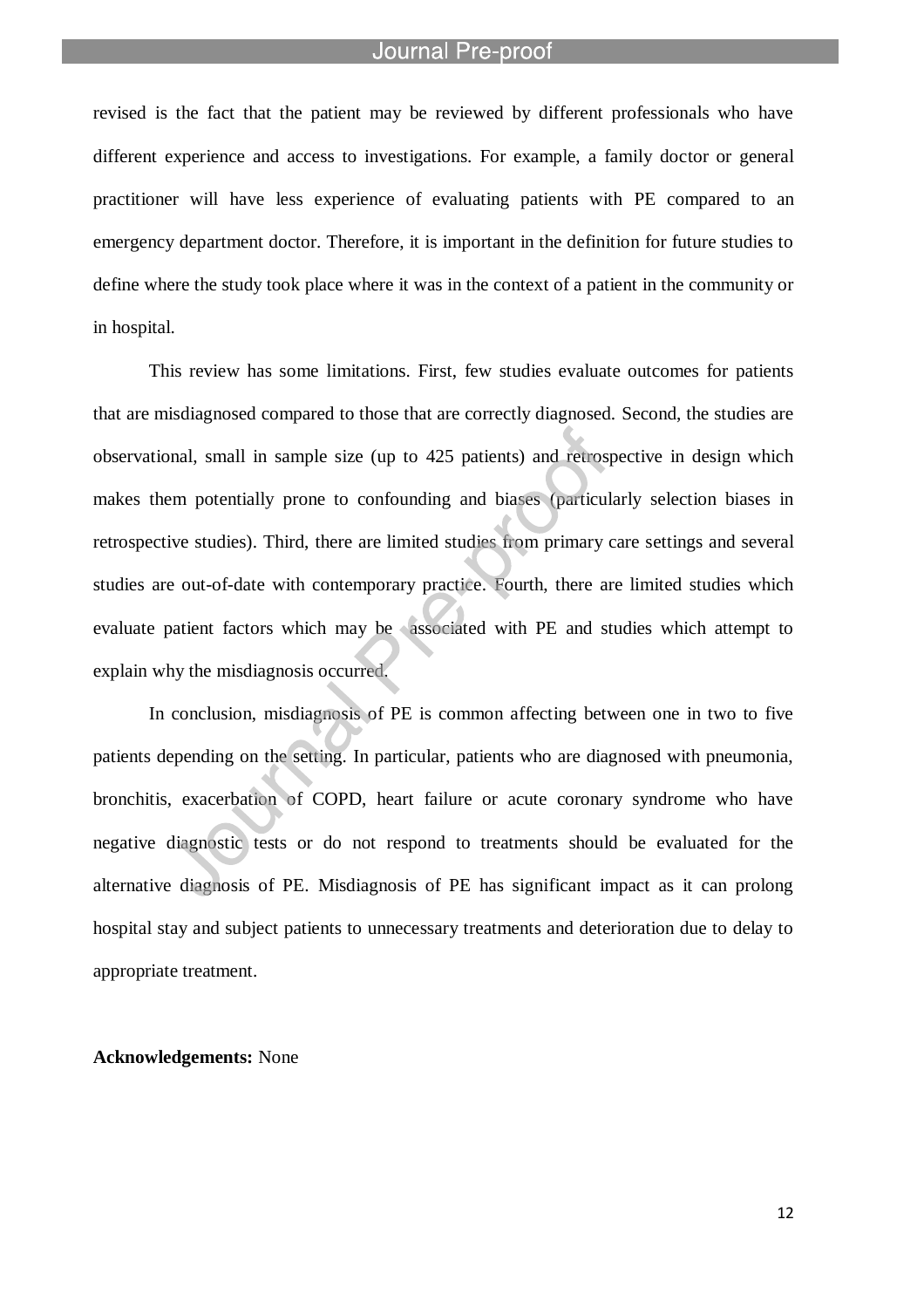### **References**

- 1. Kwok CS, Bennett S, Azam Z, Welsh V, Potluri R, Loke YK, Mallen CD. Misdiagnosis of acute myocardial infarction: A systematic review of the literature. Crit Pathw Cardiol 2021;20:155-162.
- 2. Wong CW, Tafuro J, Azam Z, Satchithananda D, Duckett S, Barker D, Patwala A, Ahmed FZ, Mallen CD, Kwok CS. Misdiagnosis of heart failure: A systematic review of the literature. J Cardiac Fail 2021;27:925-933.
- 3. Lovatt S, Wong CW, Schwarz K, et al. Misdiagnosis of aortic dissection: A systematic review of the literature. Am J Emerg Med 2022.

l

- 4. Gunderson CG, Bilan VP, Holleck JL, Nickerson P, Cherry BM, Chui P, Bastian LA, Grimshaw AA, Rodwin BA. Prevalence of harmful diagnostic errors in hospitalised adults: a systematic review and meta-analysis. BMJ Qual Saf 2020;29:1008-1018.
- 5. Ilvan Celikdemir M, Ayrik C, et al. Misdiagnosis of pulmonary embolism and causes. Tuberk Toraks 2015;63:13-21.
- 6. Ray P, Birolleau S, Lefort Y, et al. Acute respiratory failure in the elderly: etiology, emergency diagnosis and prognosis. Crit Care 2006;10:R82.
- 7. Alonso-Martinez JL, Sanchez FJA, Echezarreta MAU. Delay and misdiagnosis in sub-massive and non-massive acute pulmonary embolism. Eur J Intern Med 2010;21:278-282.
- 8. Kayhan S, Unsal M, Ince O, Bairci M, Arslan E. Delay in diagnosis of acute pulmonary thromboembolism: clinical outcomes and risk factors. Eur J Gen Med 2012;9:124-129.
- 9. Liang Y, Zhao D, He S. Trends of diagnosis and management of pulmonary thromboembolism in hospitalized patients in the last fifteen years. Chung-Hua Chieh Ho Ho Hu Hsi Tsa Chih 2001;24:269-272.
- 10. Berlot G, Calderan C, Vergolini A, et al. Pulmonary embolism in critically ill patients receiving antithrombotic prophylaxis: A clinical-pathologic study. J Crit Care 2011;26:28-33.
- 11. Rusu S, Lavis P, Salgado VD, et al. Comparison of antemortem clinical diagnosis and post-mortem findings in intensive care unit patients. Virchows Archiv 2021;479:385- 392.
- 12. Tejerina E, Esteban A, Fernandez-Segoviano P, et al. Clinical diagnoses and autopsy findings: Discrepancies in crtically ill patients. Crit Care Med 2012;40:842-846.
- 13. Jia W, Zhang C, Xu Z. Pulmonary embolism misdiagnosis in China: a literature review. Zhonghua Xin Xue Guan Bing Za Zhi 2006;34:277-280.
- 14. Stroup DF, Berlin JA, Morton SC, Olkin I, Williamson GD, Rennie D, Moher D, Becker BJ, Sipe TA, Thacker SB. Meta-analysis of observational studies in epidemiology: a proposal for reporting. Meta-analysis Of Observational Studies in Epidemiology (MOOSE) group. JAMA 2000;283:2008-2012.
- 15. Liang ZY, Cai SX, Tong WC, Zhao HJ. Causal analysis of initial misdiagnosis of pulmonary embolism. Nan fang yi ke da xue xue bao 2009;29:509-511.
- 16. Cai J, Jiang XC, Fu GH, Du XX. Analysis of discrepancies between clinical and autopsy diagnoses in 188 cases. Chinese Journal of Pathology 2009;38:366-369.
- 17. Gurzu S, Lostun A, Egyed-Zsigmond E, Jung H, Azamfirei L, Kovecsi A, Mihaila D, Jung I. Diagnostic errors in non-iatrogenic and iatrogenic cardiovascular deaths analyzed in 838 autopsies. Experimental and Clinical Cardiol 2014;20:3920-3931.
- 18. Lim KY, Kligerman SJ, Lin CT, White CS. Missed pulmonary embolism on abdominal CT. AJR Am J Roentgenol 2014;202:738-743.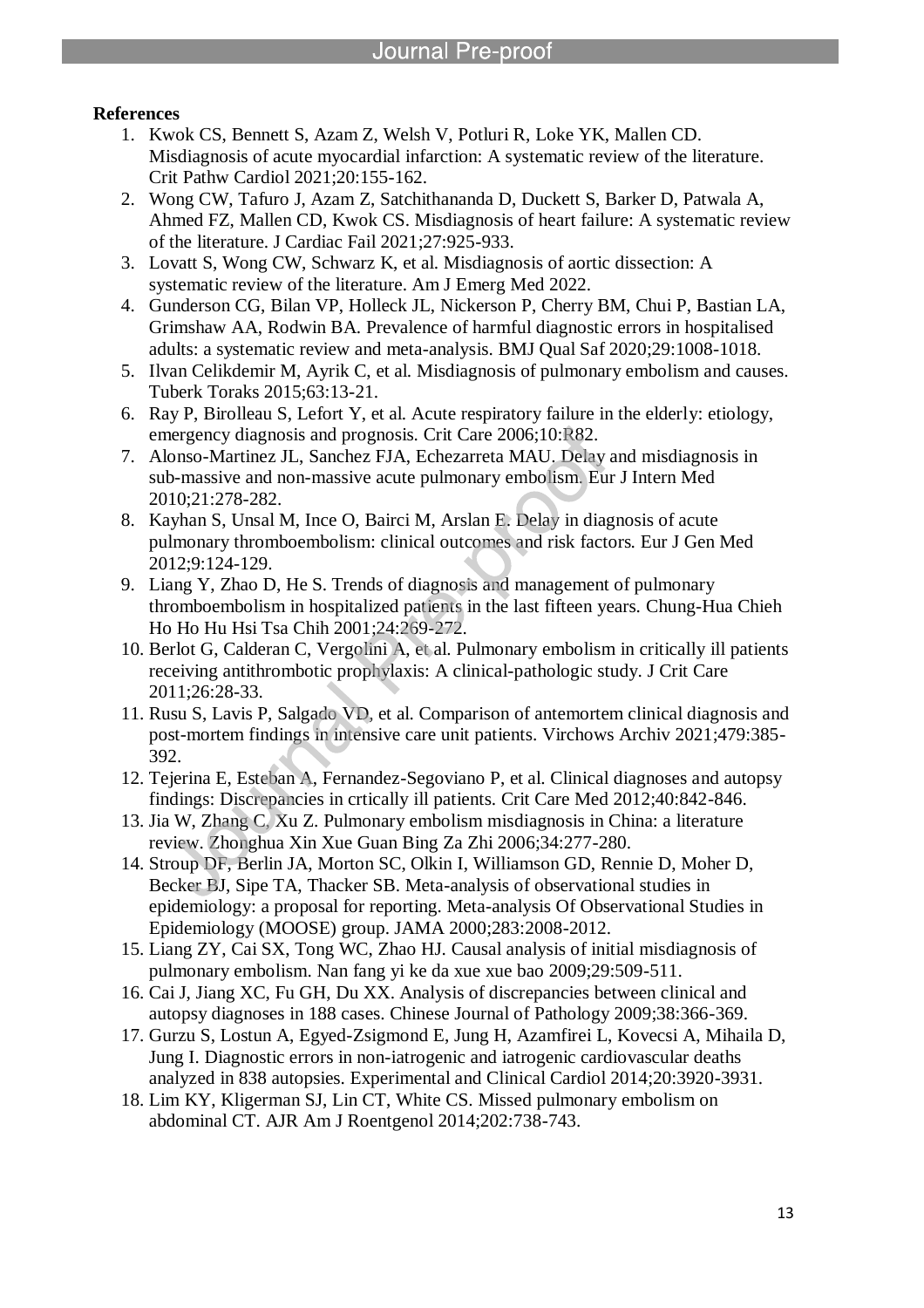19. Liu S, Zhu XL, Zhou Y, Zhang JL, Xu XF, Li ZZ. Analysis of diagnosis and misdiagnosis of pulmonary thromboembolism in emergency. Zhongguo Wei Zhong Bing Ji Jiu Yi Xue 2004;16:464-467.

l

- 20. Liu C, Li J, Niu L, Chen H, Tan B, Wang Y. Pulmonary embolism excluded acute coronary syndrome by coronarography: a retrospective analysis. Chin Med J 2012;125:2867-2872.
- 21. Patel JJ, Chandrasekaran K, Maniet AR, Ross JJ, Weiss RL, Guidotti JA. Impact of the incidental diagnosis of clinically unsuspected central pulmonary artery thromboembolism in treatment of critically ill patients. Chest 1994;105:986-990.
- 22. Sun T, Miao J, Zhang Z. Clinical pathological study on 23 pulmonary embolism proved by autopsy. Zhonghua jie he he hu xi za zhi 1996;19:152-154.
- 23. Walden R, Bass A, Modan R, Adar R. Pulmonary embolism in post-mortem material with clinical correlations in 425 cases. International Angiology 1985;4:469-473.
- 24. Bedell SE, Fulton EJ. Unexpected findings and complications at autopsy after cardiopulmonary resuscitation (CPR). Arch Intern Med 1986;146:1725-1728.
- 25. Kwok CS, Satchithananda D, Mallen CD. Missed opportunities in coronary artery disease: reflection on practice to improve patient outcomes. Coron Artery Dis 2021.
- 26. Patel B, Shah M, Garg L, Agarwal M, Martinez M, Dusaj R. Trends in the use of echocardiography in pulmonary embolism. Medicine (Baltimore) 2018;97:e12104.
- 27. Kwok CS, Muntean EA, Mallen CD. The patient pathway review: A new method of evaluating clinical practices to understand the complexities of real-world care. Crit Pathw Cardiol 2021;20:213-219.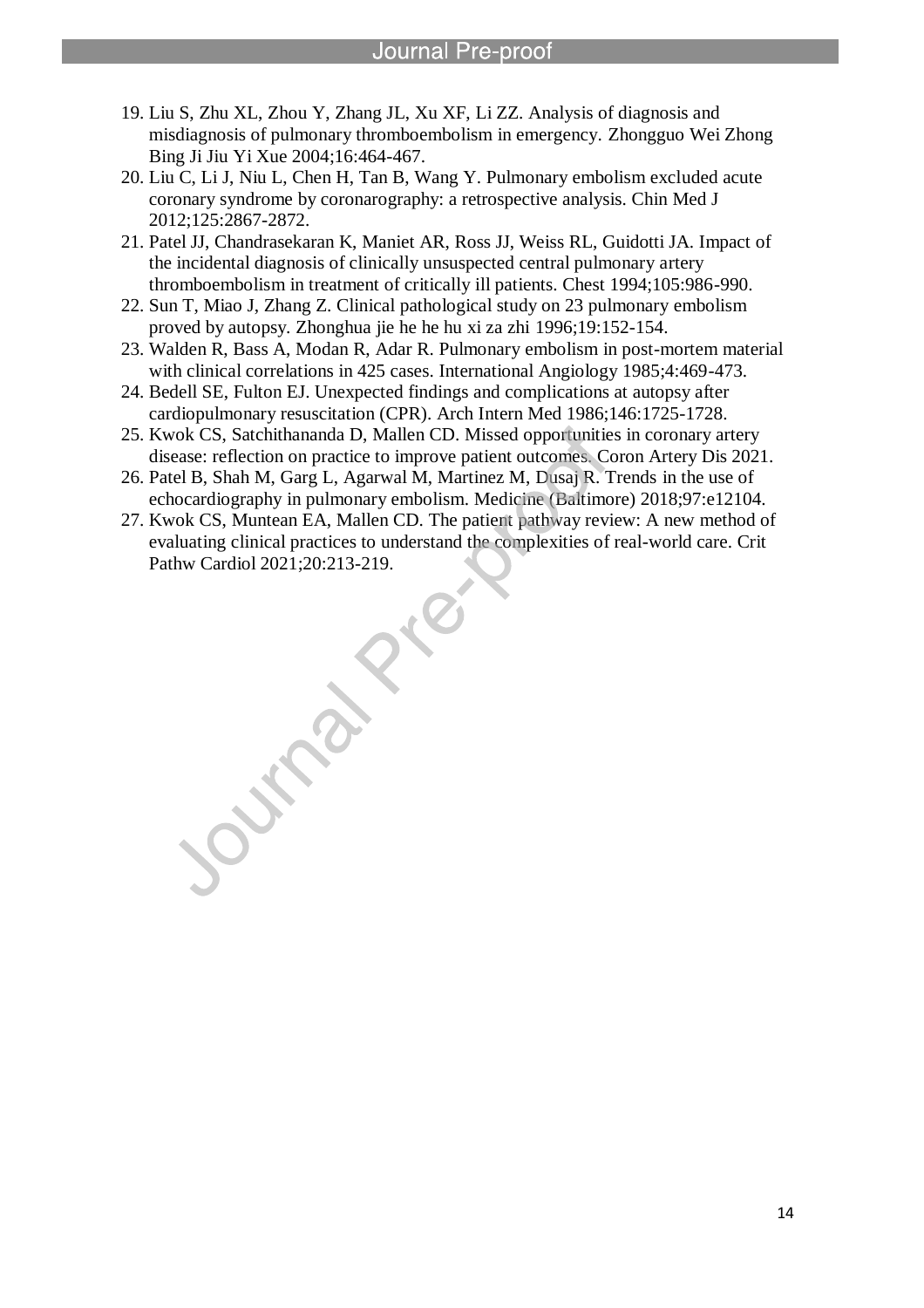**List of Tales and Figures**

**Table 1: Study design and patient characteristics**

**Table 2: Definition of misdiagnosis and rate in different settings**

l

**Table 3: Misdiagnosed conditions that were actually pulmonary embolism**

**Figure 1: Pooled rate of misdiagnosis of PE in ED and IP settings and missed PE in patients that die in ICU**

**Supplementary Table 1: Study quality assessment**

**Supplementary Table 2: Other results**

**Supplementary Figure 1: Flow diagram of study inclusion**

**Declaration of interests**

 $\mathbb Z$ The authors declare that they have no known competing financial interests or personal

relationships that could have appeared to influence the work reported in this paper.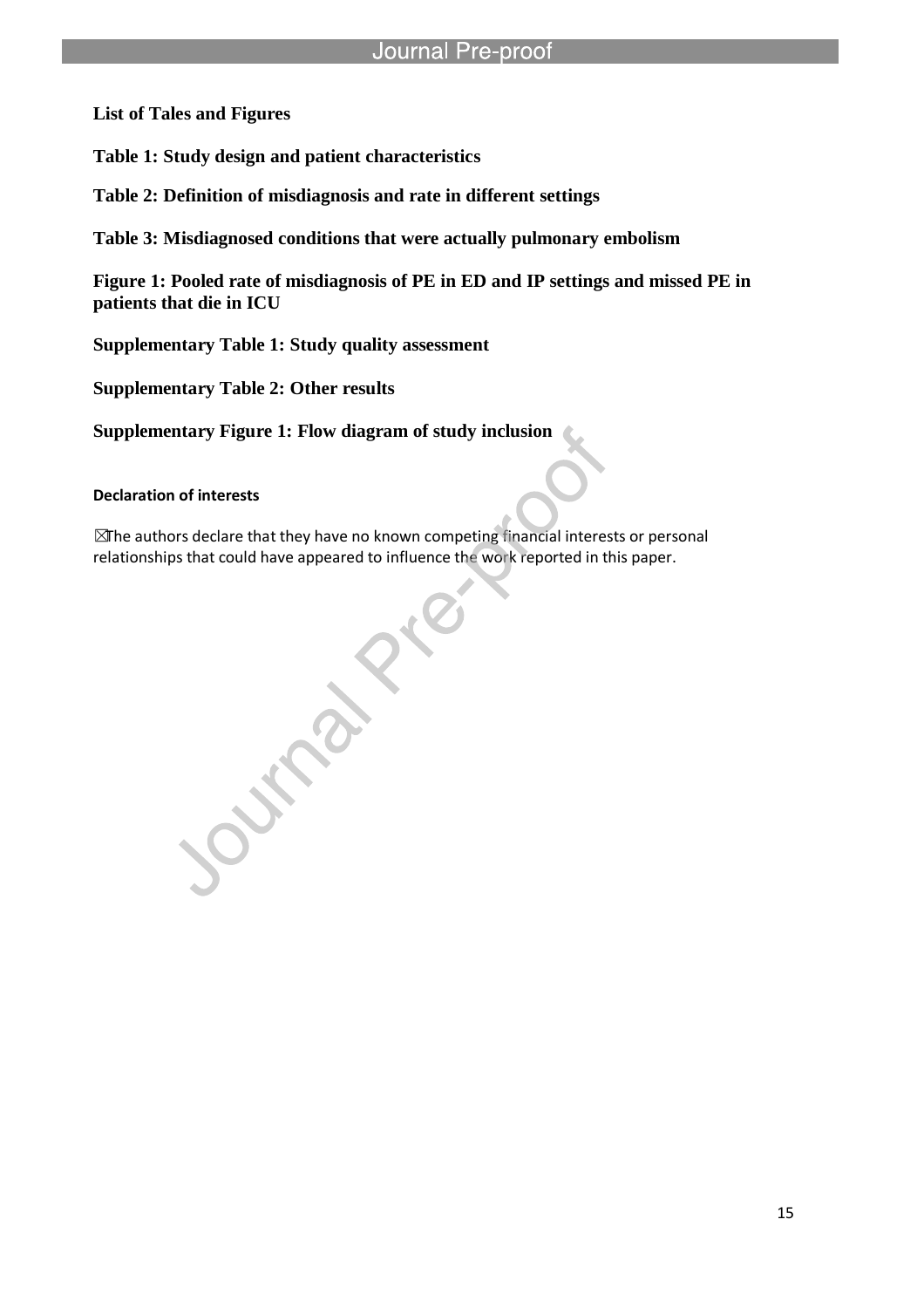| <b>Study ID</b>             | rabic 1. Diagy atsign and patient enaracteristi<br>Study design;  | No. of              | Mean           | $%$ male                 | Patient inclusion criteria                                                                                                                                |
|-----------------------------|-------------------------------------------------------------------|---------------------|----------------|--------------------------|-----------------------------------------------------------------------------------------------------------------------------------------------------------|
|                             | <b>Country; Year</b>                                              | patients<br>with PE | age            |                          |                                                                                                                                                           |
| Alonso-<br>Martinez<br>2010 | Retrospective<br>cohort study;<br>Spain; 1998 to<br>2009.         | 375                 | Median<br>75   | 50.4                     | Participants were admitted due to acute<br>PE.                                                                                                            |
| Bedell<br>1986              | Retrospective<br>cohort study;<br>United States; 1981<br>to 1983. | 18                  | $\blacksquare$ | $\overline{a}$           | Participants had a diagnosis of PE on<br>autopsy.                                                                                                         |
| Berlot<br>2011              | Retrospective<br>cohort study; Italy;<br>1996 to 2007.            | 86                  | 70.4           | 60.8                     | Autopsies were performed for patients<br>who died in the intensive care unit.                                                                             |
| Cai 2009                    | Retrospective<br>cohort study;<br>China; 1999 to<br>2008.         | $\,8\,$             | $\equiv$       | $\overline{a}$           | Participants had died at hospitals in<br>China.                                                                                                           |
| Gurzu<br>2014               | Retrospective<br>cohort study;<br>Romania; 2004 to<br>2013.       | 46                  |                |                          | Autopsies were performed for patients<br>who died as a result of cardiovascular<br>diseases at the University of Medicine<br>and Pharmacy of Tirgu-Mures. |
| Ilvan<br>2015               | Retrospective<br>cohort study;<br>Turkey; 2007 to<br>2012.        | 100                 | 58.3           | 54.0                     | Participants were admitted with a<br>diagnosis of PE.                                                                                                     |
| Kayhan<br>2012              | Retrospective<br>cohort study;<br>Turkey; 2009 to<br>2010.        | 189                 | 58.0           | 44.7                     | Participants were admitted with PE at the<br>department of chest disease of Ondokuz<br>Mayis University Hospital.                                         |
| Liang<br>2001               | Retrospective<br>cohort study;<br>China; 1985 to<br>1999.         | 149                 | 49             | 66.4                     | Participants had a diagnosis of PE at<br>Beijing Anzhen hospital.                                                                                         |
| Liang<br>2009               | Retrospective<br>cohort study;<br>China; 2001 to<br>2008.         | 63                  | 51.3           | 58.7                     | Participants had a diagnosis of PE at<br>Beijing Anzhen hospital.                                                                                         |
| Lim 2014                    | Retrospective<br>cohort study;<br>Korea; 2011 to<br>2012.         | 329                 | $\blacksquare$ | $\overline{\phantom{a}}$ | Participants had a diagnosis of PE.                                                                                                                       |
| Liu 2004                    | Retrospective<br>cohort study;<br>China; 2000 to<br>2003.         | 76                  | $\blacksquare$ | $\overline{\phantom{a}}$ | Participants had a misdiagnosis of PE at<br>the Emergency Department of Anshen<br>Hospital.                                                               |

**Table 1: Study design and patient characteristics**

l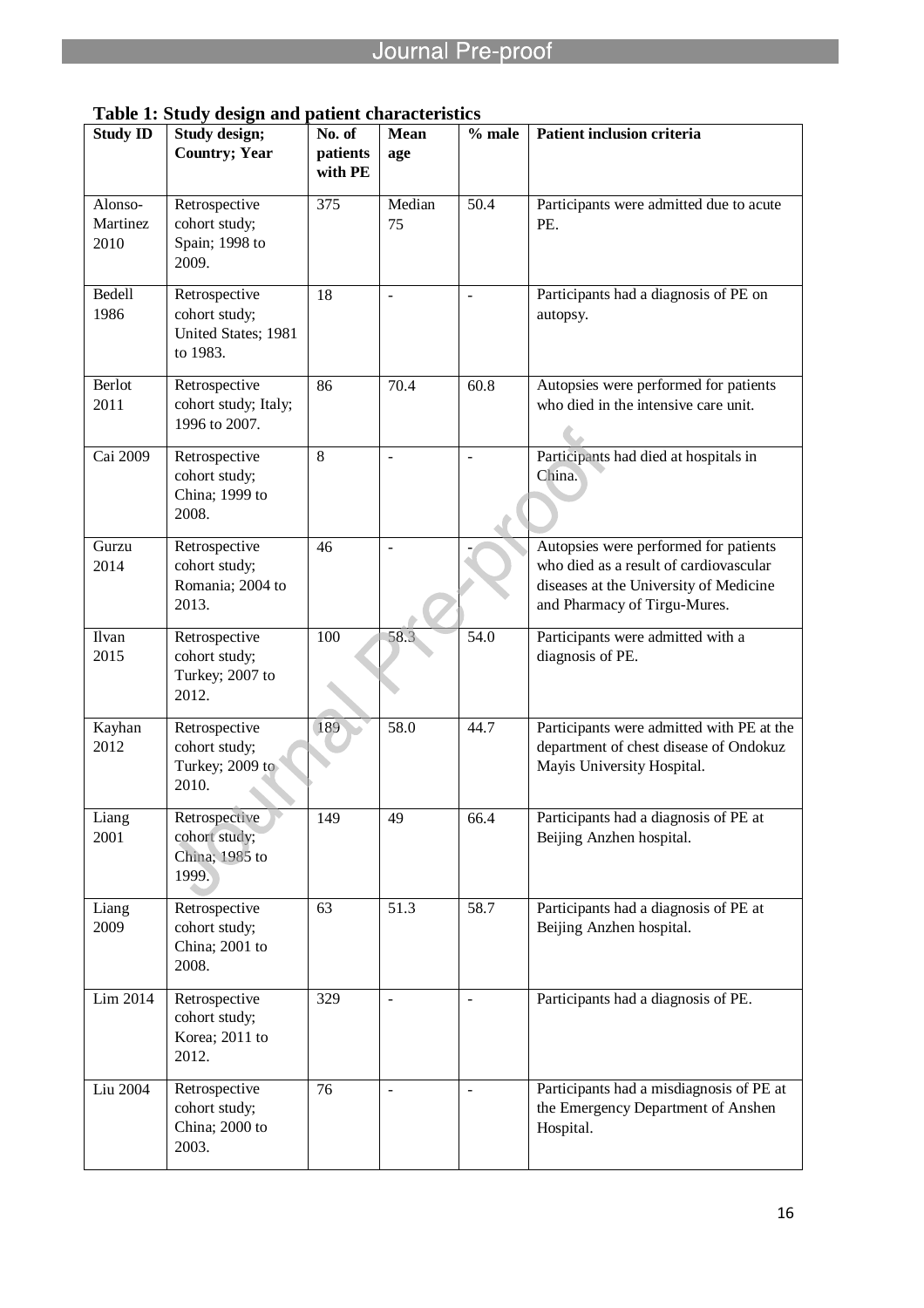l

| Liu 2012         | Retrospective<br>cohort study;<br>China; 2001 to<br>2010.             | 22  | Median<br>51 | 59.1 | Participants were patients who were<br>initially suspected of having acute<br>coronary syndrome and finally<br>confirmed of having PE.                    |
|------------------|-----------------------------------------------------------------------|-----|--------------|------|-----------------------------------------------------------------------------------------------------------------------------------------------------------|
| Patel<br>1994    | Retrospective case<br>series; United<br>States; Published in<br>1994. | 14  | 61           | 42.9 | Participants had PE not clinically<br>suspected at the time of admission and<br>was diagnosed later by transthoracic<br>echocardiography.                 |
| Ray 2006         | Prospective cohort<br>study; France; 2001<br>to 2002.                 | 93  | $\sim$       |      | Participants were aged 65 and above<br>with acute dyspnea admitted to the<br>emergency department of Centre<br>Hospitalo-Universitaira Pitie-Salpetriere. |
| Rusu<br>2020     | Retrospective<br>cohort study;<br>Belgium; 2016 to<br>2018.           | 13  |              |      | Participants had died in the intensive<br>care unit of Erasme University Hospital.                                                                        |
| Tejerina<br>2011 | Prospective cohort<br>study; Spain; 1982<br>to 2008.                  | 24  |              |      | Participants had died in the intensive<br>care unit of the Hospital Universitario de<br>Getafe.                                                           |
| Sun 1996         | Retrospective<br>cohort study;<br>China; 1951 to<br>1994.             | 23  | $\sim$       | 78.3 | Participants had PE identified during<br>autopsy at the Beijing Hospital.                                                                                 |
| Walden<br>1985   | Retrospective<br>cohort study; Israel;<br>Published in 1985.          | 425 |              |      | Participants had a post mortem<br>examination and pulmonary emboli were<br>found.                                                                         |

PE=pulmonary embolism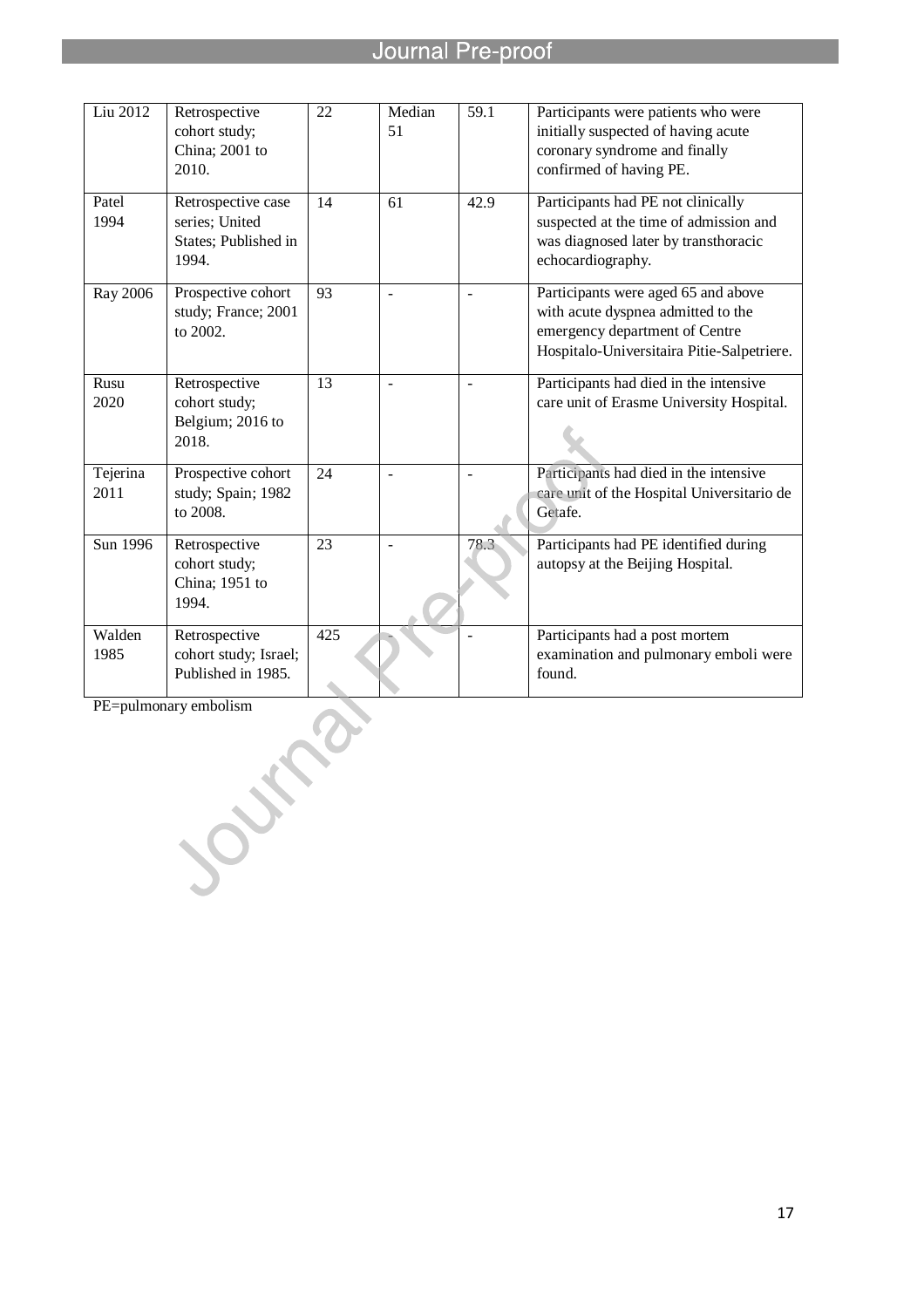| <b>Study ID</b>          | radie 2. Dennition of misulagnosis and rate in unferent settings<br><b>Definition of misdiagnosis</b>                                                  | <b>Setting</b>                 | <b>Misdiagnosis rate</b>                                                                                       |
|--------------------------|--------------------------------------------------------------------------------------------------------------------------------------------------------|--------------------------------|----------------------------------------------------------------------------------------------------------------|
| Emergency care settings  |                                                                                                                                                        |                                |                                                                                                                |
| <b>Ilvan 2015</b>        | Misdiagnosed group were had diagnosis other<br>than pulmonary thromboembolism at<br>outpatient center or in hospital.                                  | ED                             | 26/100 (26.0%)                                                                                                 |
| Liu 2004                 | Incorrect initial diagnosis.                                                                                                                           | <b>ED</b>                      | 15/76 (19.7%)                                                                                                  |
| Ray 2006                 | Inaccurate emergency physician<br>diagnosis was recorded if any diagnosis<br>of PE was missed. The ED diagnosis<br>was recorded before investigations. | <b>ED</b>                      | 33/93 (35.4%) Adjusted odds of<br>misdiagnosis: final diagnosis of<br>PE: OR 9.27 95%CI 4.72-18.22,<br>p<0.001 |
| Inpatient settings       |                                                                                                                                                        |                                |                                                                                                                |
| Alonso-<br>Martinez 2010 | Wrong initial diagnosis.                                                                                                                               | Inpatient                      | 187/375 (50.0%)                                                                                                |
| Cai 2009                 | PE identified at the autopsy but not diagnosed<br>clinically.                                                                                          | Inpatient                      | 8/8 (100%)                                                                                                     |
| Bedell 1986              | PE discovered at the autopsy but the<br>diagnosis was missed.                                                                                          | Inpatient<br>cardiac<br>arrest | $8/16(50.0\%)$                                                                                                 |
| Gurzu 2014               | PE misdiagnosis defined by discordance<br>between clinical diagnosis and autopsy<br>findings.                                                          | Likely<br>inpatient.           | 30/46 (65.2%)                                                                                                  |
| Kayhan 2012              | Misdiagnosis defined by delay in diagnosis<br>by more than 7 days after symptom onset.                                                                 | Inpatient                      | 76/189 (40.2%)                                                                                                 |
| Liang 2001               | Incorrect initial diagnosis.                                                                                                                           | Inpatient                      | 86/149 (57.7%)                                                                                                 |
| Liang 2009               | Misdiagnosis defined as the lack of<br>consideration for PE as a potential initial<br>diagnosis.                                                       | Inpatient                      | 40/63 (63.5%)                                                                                                  |
| Lim 2014                 | Missed PE on abdominal CT scan done<br>within 3 months (before or after) of the PE-<br>positive chest CT scan.                                         | Likely<br>inpatient            | 18/22 (81.8%)                                                                                                  |
| Liu 2012                 | Wrong initial diagnosis.                                                                                                                               | Inpatient                      | 22/22 (100%)                                                                                                   |
| Patel 1994               | Incidental finding of PE on<br>echocardiography.                                                                                                       | Inpatient                      | Incidental PE 14/14 (100%)                                                                                     |
| Sun 1996                 | PE identified at the autopsy but not diagnosed<br>clinically.                                                                                          | Likely<br>inpatient            | 20/23 (87.0%)                                                                                                  |
| Walden 1985              | PE identified in post-mortem but diagnosis of<br>PE was not made or suspected while patient<br>was alive.                                              | Inpatient                      | 236/425 (55.5%)                                                                                                |
| Intensive care settings  |                                                                                                                                                        |                                |                                                                                                                |
| Berlot 2011              | PE identified at the autopsy but not diagnosed<br>clinically.                                                                                          | ICU                            | Missed diagnosis of PE: 73/86<br>$(84.9\%)$                                                                    |

# **Table 2: Definition of misdiagnosis and rate in different settings**

l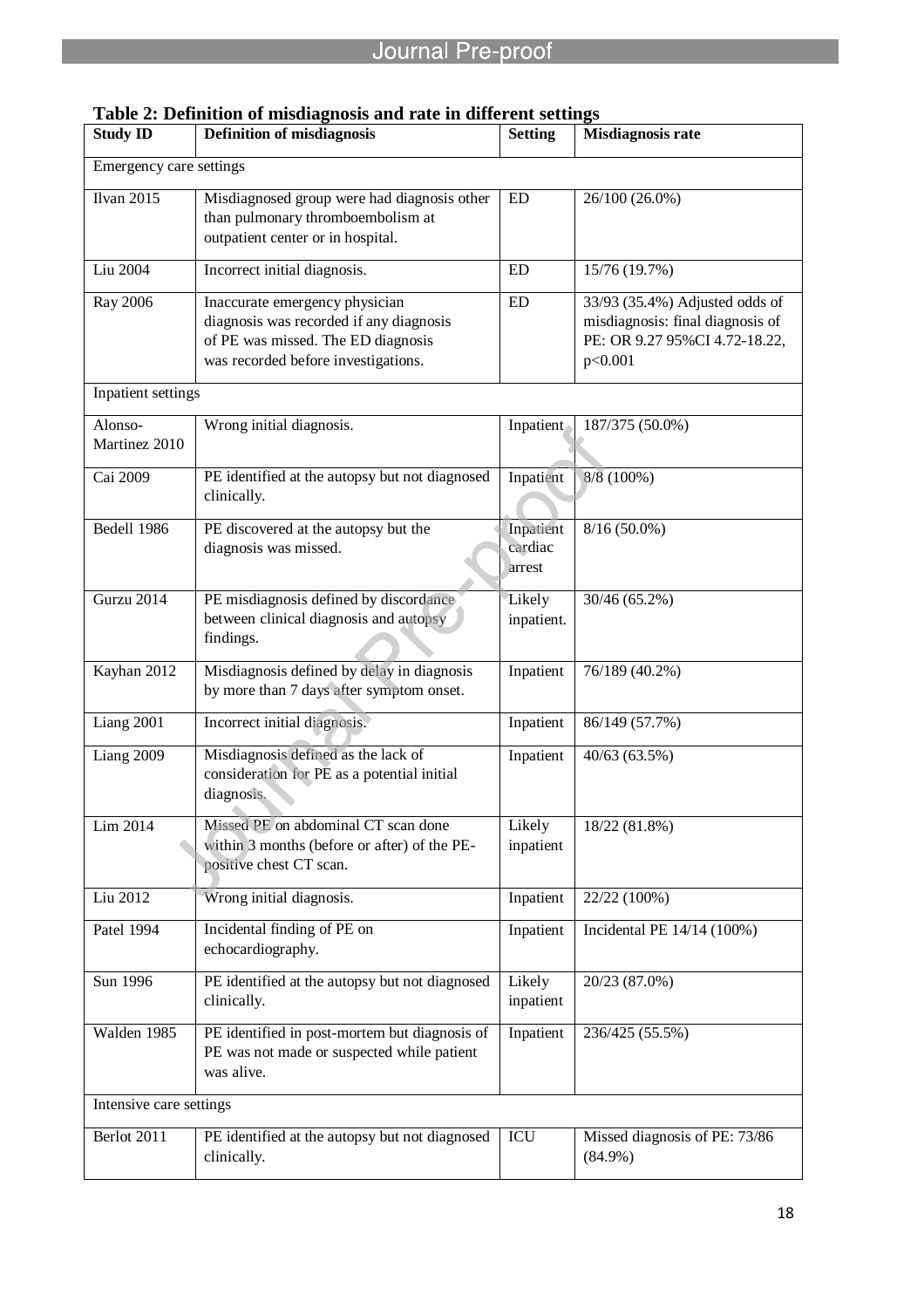| <b>Rusu 2021</b> | Discrepancy between antemortem clinical<br>diagnoses and postmortem histological<br>findings. | ICU        | Missed diagnosis of PE: 13/47<br>(27.7%)     |
|------------------|-----------------------------------------------------------------------------------------------|------------|----------------------------------------------|
| Tejerina 2011    | Discrepancy between clinical diagnoses and<br>autopsy findings.                               | <b>ICU</b> | Missed diagnosis of PE: 24/157<br>$(15.6\%)$ |

ED=emergency department, ICU=intensive care settings, PE=pulmonary embolism

l

## **Table 3: Misdiagnosed conditions that were actually pulmonary embolism**

| <b>Study ID</b>         | <b>Misdiagnosed conditions</b>                                                                                                                                                                                                                                                                                   |
|-------------------------|------------------------------------------------------------------------------------------------------------------------------------------------------------------------------------------------------------------------------------------------------------------------------------------------------------------|
| Alonso-Martinez<br>2010 | Pneumonia 25/187, bronchitis 65/187, exacerbation of COPD 15/187, HF 58/187,<br>cardiorespiratory failure 5/187, others 18/187.                                                                                                                                                                                  |
| Gurzu 2014              | Acute myocardial infarction, postoperative shock, septic shock, cirrhosis and liver<br>failure, decompensated heart failure, bronchopneumonia, lung tumor, lung tuberculosis,<br>intestinal infarction, psychiatric disorders delirium tremens, malignant tumor of brain,<br>cervix, sudden death unknown cause. |
| <b>Ilvan 2015</b>       | Pneumonia 5/100, DVT only 4/100, ACS 3/100, nonspecific chest pain 3/100,<br>nonspecific dyspnea 2/100, pulmonary hypertension 2/100, tuberculosis 1/100, asthma<br>1/100, HF 1/100, COPD 1/100, urinary tract infection 1/100, epilepsy 1/100, lung mass<br>1/100.                                              |
| Liang 2001              | Coronary artery disease or ACS 12/86, pneumonia 6/86, bronchitis 5/86, pulmonary<br>hypertension 4/86, congenital heart disease 3/86, cardiomyopathy 3/86, cor pulmonale<br>3/86, cerebrovascular disease 3/86, asthma 2/86, others 7/86, unclear diagnosis 38/86.                                               |
| Liang 2009              | Pneumonia 15/40, coronary heart disease 5/40, exacerbation of COPD 3/40, bronchitis<br>2/40, heart failure 2/40, pericarditis 1/40, others 8/40, missed diagnosis 4/40.                                                                                                                                          |
| Liu 2004                | Pneumonia 5/22, heart diseases 7/22, cerebrovascular disease 3/22.                                                                                                                                                                                                                                               |
| Liu 2012                | ACS 22/22.                                                                                                                                                                                                                                                                                                       |
| Patel 1994              | HF 8/14, cardiogenic shock 2/14, atrial septal defect 2/14, aortic dissection 1/14,<br>pneumonia 1/14.                                                                                                                                                                                                           |

COPD=chronic obstructive pulmonary disease, HF=heart failure, DVT=deep vein thrombosis, ACS=acute coronary syndrome